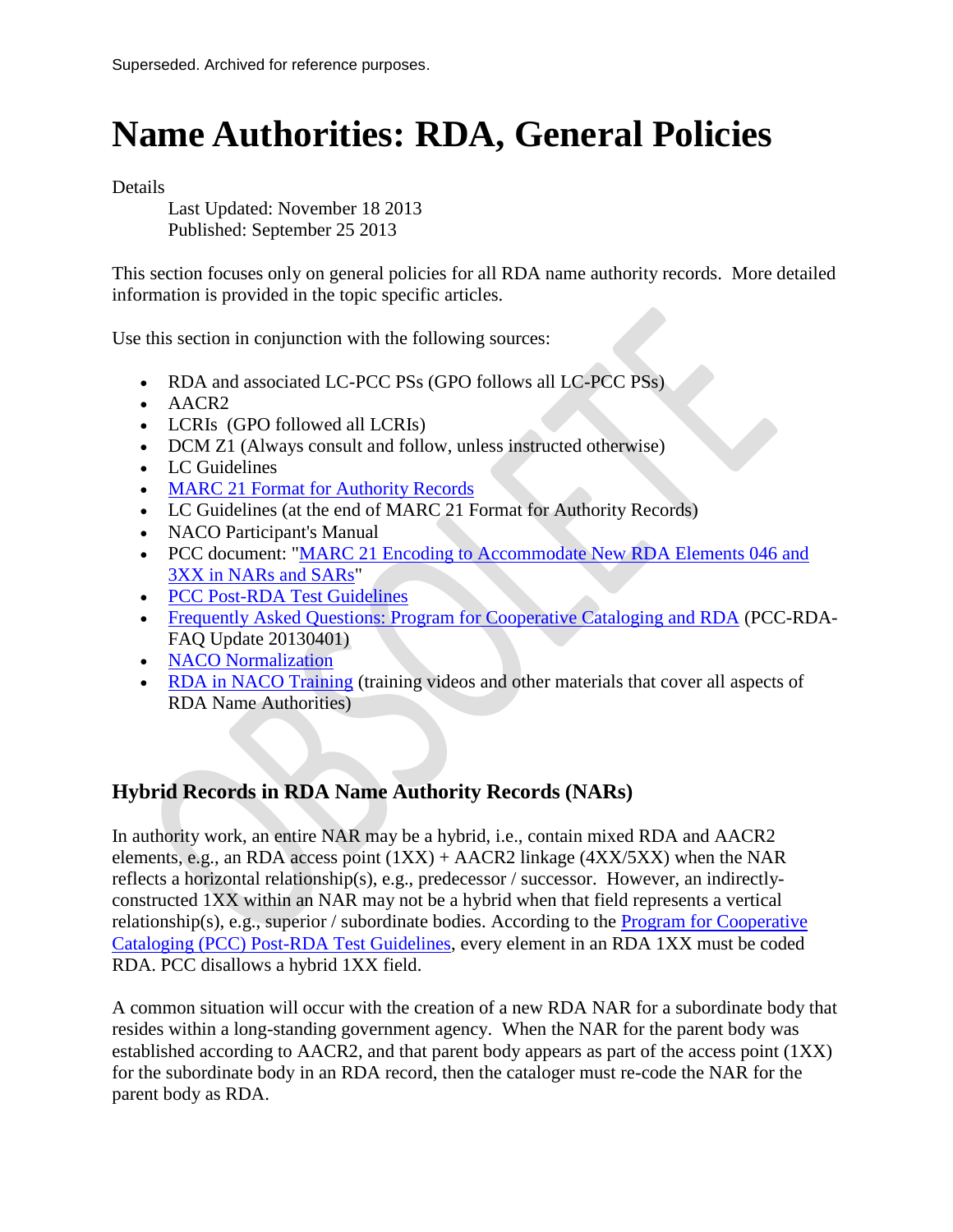For example, in order to create this record (LCCN no2013009922, see below) the NAR for National Guard Bureau (LCCN n50064765) needed to be recoded.

110 United States. \$b National Guard Bureau. \$b Family Program Office

See 4 of the [PCC Post-RDA Test Guidelines.](http://www.loc.gov/aba/pcc/rda/PCC%20Post%20RDA%20Test%20Guidelines.html)

# **When to Recode an Existing NAR to RDA**

In the guidance below and in the [PCC Post RDA Test Guidelines,](http://www.loc.gov/aba/pcc/rda/PCC%20Post%20RDA%20Test%20Guidelines.html) GPO will not take the encouraged action, wherever the phrase "strongly encouraged" appears.

- Be familar with the [PCC Post RDA Test Guidelines.](http://www.loc.gov/aba/pcc/rda/PCC%20Post%20RDA%20Test%20Guidelines.html)
- Be familair with the Frequently Asked Questions: Program for Cooperative Cataloging [and RDA](http://www.loc.gov/aba/pcc/rda/PCC-RDA-FAQ%20Update%2020130401.doc) (PCC-RDA-FAQ Update 20130401), 1-6. Especially note: 5.1, 5.6, and 5.7.
- If an authority record coded AACR2 (or earlier rules) has a 667 field stating "THIS 1XX FIELD CANNOT BE USED UNDER RDA UNTIL THIS RECORD HAS BEEN REVIEWED AND/OR UPDATED," it is not RDA-acceptable, and must be evaluated and re-coded to RDA before being used in a PCC bibliographic record coded RDA.
- If making any updates whatsoever to an existing NAR which is RDA acceptable (i.e. coded AACR2, but the heading would be constructed the same under RDA) PCC catalogers are required to evaluate and recode the record to RDA. This includes adding cross references, adding other identifying characteristics, fixing a typo, etc. There is one exception to this required recoding, however: when a record is being updated only to change a 5XX field, in response to changing a 1XX in another record, evaluation and recoding of the record with the 5XX is strongly encouraged, but not required. See 5) and 6) of [PCC Post RDA Test Guidelines](http://www.loc.gov/aba/pcc/rda/PCC%20Post%20RDA%20Test%20Guidelines.html) for more information.
- If an AACR2 authority record does not have the 667 field, it is considered RDA acceptable and may be used in the PCC bibliographic record coded RDA. If using an RDA acceptable heading in PCC cataloging, PCC catalogers are strongly encouraged but not required to evaluate and recode the authority record to RDA whenever possible. "Evaluate" means you should check the usage(s) of the entity as recorded in the 670 field(s) of the authority record and assess the correctness of the heading based on the usages recorded.

# **How to Recode an Existing NAR from AACR2 to RDA**

- Change coding in Rules ("z") and 040 (\$e "rda") to identify the record as RDA.
- Ensure the 1XX is RDA compliant. If it is not, change it.
- If you change the 1XX, enter the former 1XX in a 4XX field. Add a \$w to this 4XX field using either of the following values: (a) nnea for an old, valid AACR2 heading, or, (b) nne for a valid RDA variant access point. In case of doubt, use nnea. Don't forget to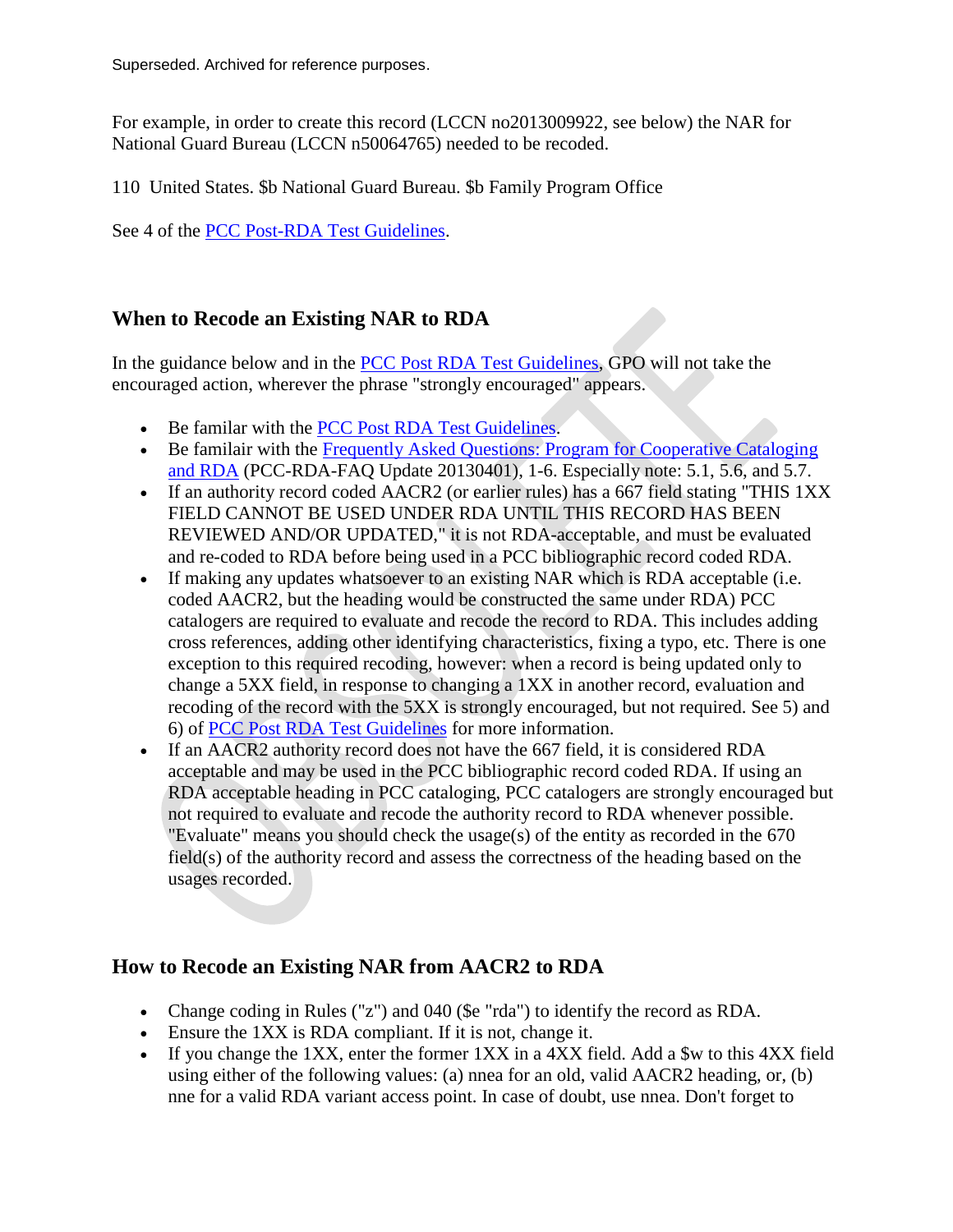apply the rules of [NACO Normalization](http://www.loc.gov/aba/pcc/naco/Normalization.html) to ensure that this 4XX does not normalize to the same form as the 1XX. If it does, remove it.

- If there is a 7XX field in the record:
	- o If the 7XX field matches the 1XX field, delete the 7XX field.
	- o If the 7XX field has a 2nd indicator 4, delete the 7XX field.
	- $\circ$  If the 7XX and the 1XX field do not match, then do not delete the 7XX field.
- At the time of the re-coding, add references (4XX and 5XX) and 670 citations to the authority record as needed, either with new information, or using information already contained in the record. You may optionally add optional fields such as 046, 368, 37X, etc., if the information is readily and speedily available. Otherwise, do not add any optional fields.
- 5XX references in AACR2 format do not need to be changed to RDA. They are acceptable under PCC rules.
- If present, delete the MARC 667 instruction to re-evaluate before use in RDA.

Upgrading (re-coding) RDA acceptable records: GPO will not evaluate or upgrade (re-code) RDA acceptable records (coded AACR2) to RDA, unless we are already updating the record for another reason. Where the above guidance,including the [PCC Post RDA Test Guidelines,](http://www.loc.gov/aba/pcc/rda/PCC%20Post%20RDA%20Test%20Guidelines.html) uses the phrase "strongly encouraged," GPO will not take the encouraged action.

# **Field Specific Guidelines**

Optional RDA attribute fields: For the optional fields in an RDA name authority record, follow the field specific guidelines below, and in the other sections cited above. Otherwise, include or add these fields when the information is readily available in the resource being cataloged, and can quickly be added. No significant research should be done, and no extra sources need be consulted, to find values for the optional attributes in a name authority record.

Consult and follow the relevant sections of DCM Z1, unless instructed otherwise below.

## **\$u and \$v in the 046 and 3XX optional fields**

Use of \$u is optional, and must always be preceded by \$v. Use of \$u is not encouraged, since URLs frequently become broken. Instead, when using a \$v instead of a 670 field, identify the source by name, whether the source is online or tangible.

Example:

046 \$f 1962 \$v U.S. Surgeon General Web site

For more details and examples, catalogers must consult and follow: DCM Z1: Field 046. Following this instruction, the cataloger may decide on the following use of \$v and \$u: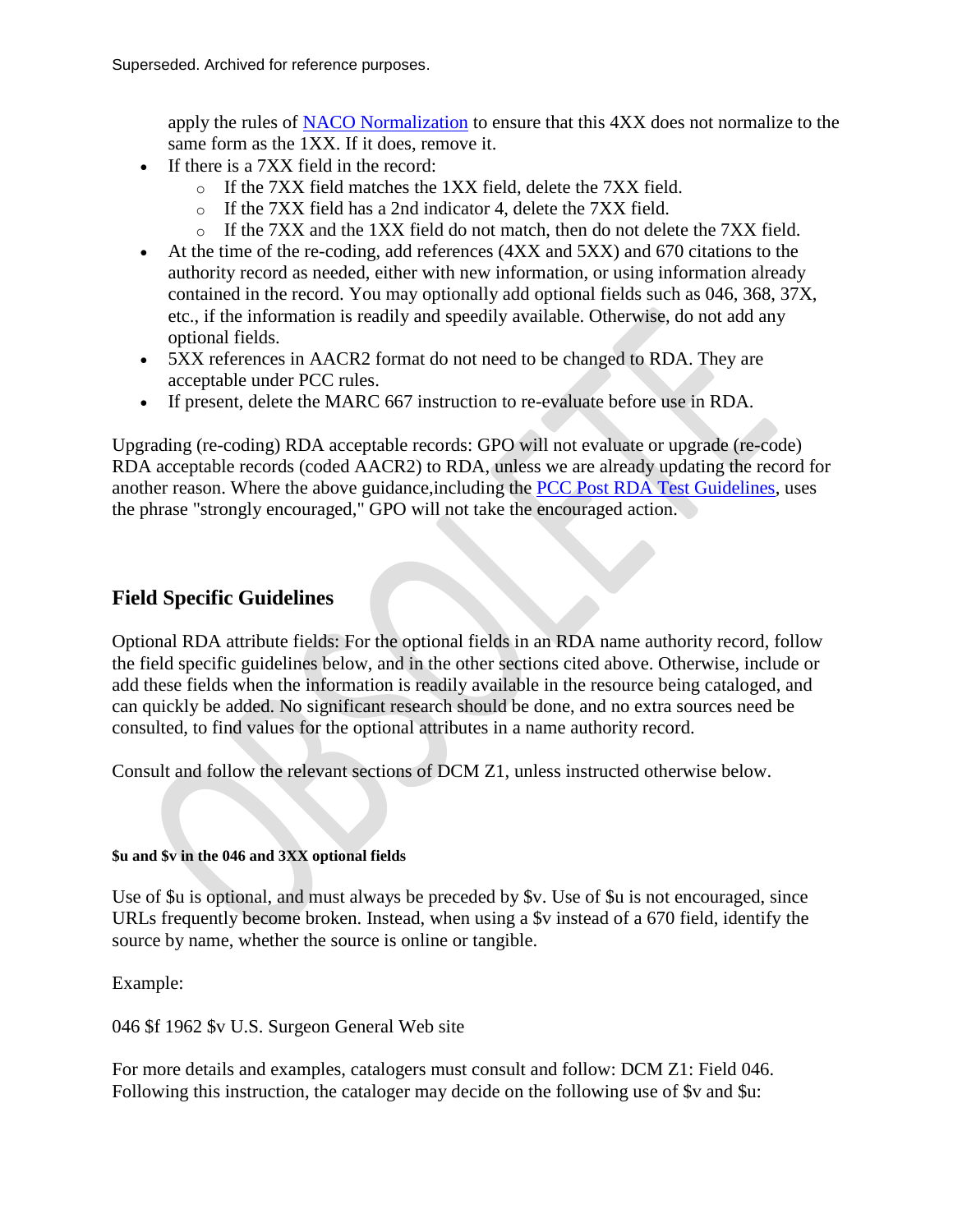370 \$c United States \$e Palo Alto (Calif.) \$v Stanford University Mechanical Engineering Web site, Center for Design Research sub-page, Dec. 20, 2012 \$u http://me.stanford.edu/research/centers/cdr/index.html

#### **Source of Information: 670 vs. \$v in the 046 and 3XX optional fields**

A 670 field must be used to support information used as part of an access point in 1XX and 4XX.

Give information in subfield \$v, or in 670 field, whichever is most efficient. If the same source is already cited in a 670, there is no need to include a \$v. "If the source is given in a 3XX or 046 field, information is only the source [the information that would be given in a separate 670 \$a], not what was found in the source or the date of the search." You do need to cite the source, but you only need to cite the information found if using a 670, not if you are using the \$v of the 046 or attribute field.

For more details, catalogers must consult and follow: DCM Z1: Field 046.

#### **046 – Special Coded Dates**

\$f, \$g, \$k, \$l, \$s, \$t, \$2

See also: \$s and \$t

Include if readily available in the resource cataloged. Follow instructions for coding the dates and for including "\$2 edtf" in: DCM Z1, MARC 21 Format for Authority Data, LC-PCC PS 9.3.1.3, and "MARC 21 Encoding to Accommodate New RDA Elements 046 and 3XX in NARs and SARs".

Follow instructions for coding the dates and for including "\$2 edtf" in: DCM Z1, MARC 21 Format for Authority Data, LC-PCC PS 9.3.1.3, and on page 8 of ["MARC 21 Encoding to](http://www.loc.gov/aba/pcc/rda/PCC%20RDA%20guidelines/RDA%20in%20NARs-SARs_PCC.pdf)  [accomodate new RDA elements 046 and 3XX in NARs and SARs"](http://www.loc.gov/aba/pcc/rda/PCC%20RDA%20guidelines/RDA%20in%20NARs-SARs_PCC.pdf).

#### **\$2 – Source of Term**

This subfield may be included in the 046 and 3XX optional fields, to indicate the source of the term or terms in the subfields that immediately precede it. GPO will almost always enter naf, lcsh, or occasionally, lcgft as the source of term(s). Include this subfield when appropriate, in the following fields, unless instructed otherwise in specific guidance for these fields:368, 370, 372, 373, 374, and 380.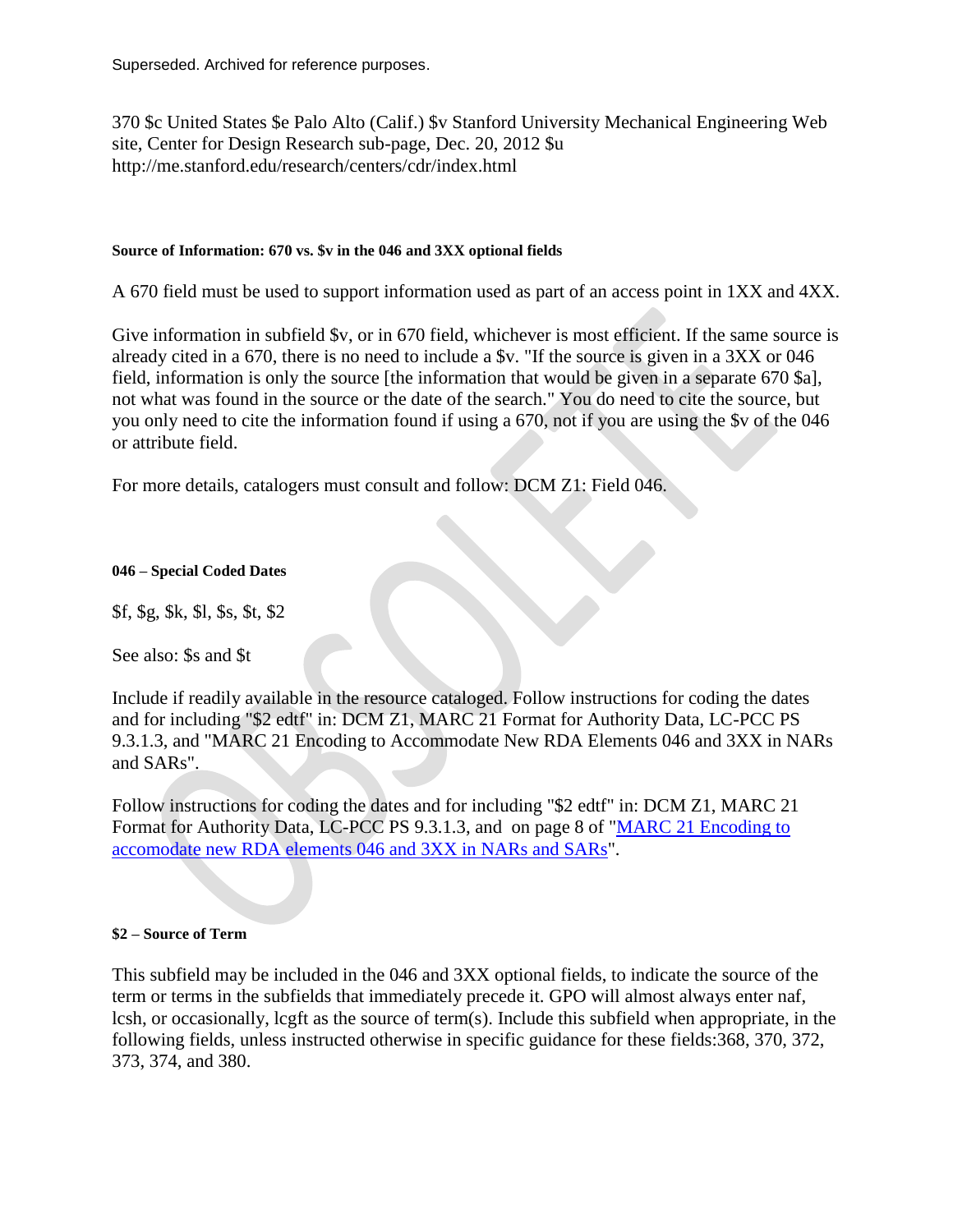Subfield \$2 follows the subfields to which it applies. If there are multiple terms in a single field which have different sources, repeat the field rather than the subfields. Use a separate field for each source.

Example:

373 Sandia Ranger District (N.M.) \$2 naf \$s 1976 \$t 1991

373 Smokey Bear Ranger District (N.M.) \$s 1991

Not:

373 Sandia Ranger District (N.M.) \$s 1976 \$t 1991 \$2 naf \$a Smokey Bear Ranger District (N.M.) \$s 1991

Note: in the 046 and 3XX attribute fields, \$ a is repeatable, but \$2, \$s, and \$t are not repeatable.

The example above illustrates two instructions:

a. The source of "Sandia Ranger District (N.M.)" is the naf (Name Authority File), while the source of "Smokey Bear Ranger District (N.M.)" is not, therefore, these two associated "institutions" or groups are listed in two separate 373 fields, not in repeated subfield a of the same 373 field.

b. The "\$2" source subfield immediately follows the subfield or subfields to which it applies.

## **\$s (start date or start period) and \$t (end date or end period)**

See also: 046 – Special Coded Dates

Always record an 046 field when dates are readily available in the resource cataloged. When adding a start and end period/date to other fields, consider: is there a change in function/scope/activity, etc. which needs to be expressed? If so, and the information is readily available, please include. The following fields are for a personal name, when the work cataloged contained biographical information in a curriculum vita (resume) format.

373 Peace Corps (U.S.) \$2 naf \$s 1983 \$t 1985

373 Hastings College of the Law \$2 naf \$t 1989

373 United States. Department of State \$2 naf \$s 1991 \$t 20120912

373 National War College (U.S.) \$2 naf \$t 2010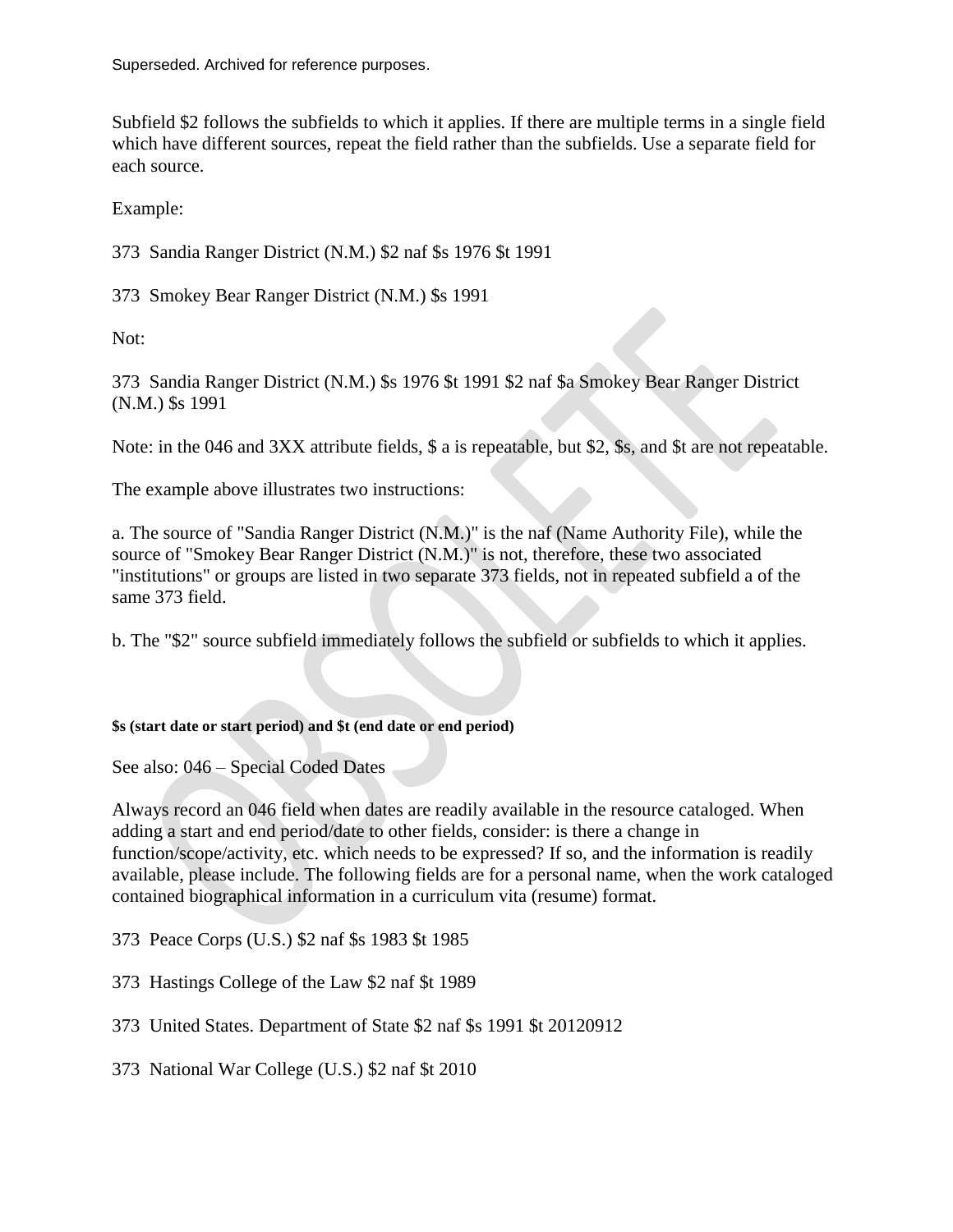374 Diplomats \$2 lcsh \$s 1991 \$t 20120912

374 Ambassadors \$2 lcsh \$s 20120522 \$t 20120912

When the start date/period and end date/period are the same, enter both subfields with the same values. For example, a conference held for one day on July 1, 2013 should be coded as:

046 \$s 20130701 \$t 20130701

**336 - Content Type**

Do not supply this field.

#### **368 - Other Attributes of Person or Corporate Body**

Include for corporate bodies if this does not involve too much deliberation. Do not include for personal names.

#### **370 - Associated Place**

GPO follows the November 2013 update to DCM Z1: Field 370. Prior to its publication, GPO follows the [pre-publication page:](http://www.loc.gov/aba/pcc/rda/PCC%20RDA%20guidelines/Z01%20370%202013nov.pdf) Add "\$2 naf" following those subfields containing place names that are taken from the Name Authority File.

Record the subfields in alphabetical order. Include \$c Associated Country, even when \$e Place of Residence/Headquarters is present.

In most cases for government publications, the country will be United States. Subfield c is defined as associated country. If the associated place is not a country, use subfield \$e or subfield \$f. For example, Europe and North America are not countries. Instead, they are nonjurisdictional geographic names from LCSH. Since these names are not from the NAF, enter these in the 370 \$e or \$f, and indicate the source of their names in subfield \$2.

Example:

370 \$f Europe \$f North America \$2 lcsh

**371 Address**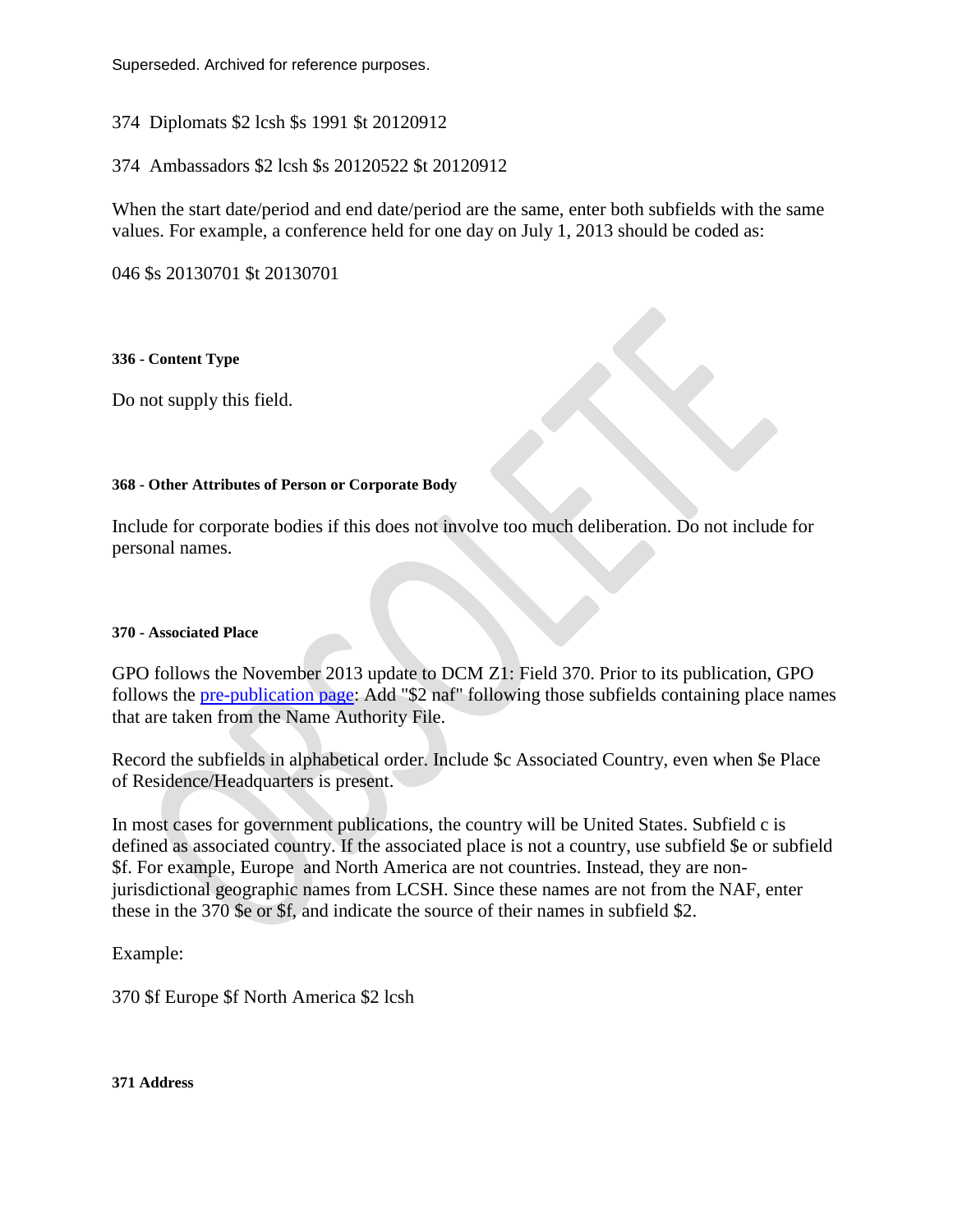Do not include or revise.

#### **372 - Field of Activity**

Include if readily available and helpful. Do not include when it involves too much deliberation.

There is no need to provide justification (source of information, information found) for the terms used. Record a field of endeavor, area of expertise, etc., for persons, or a field of business, area of competence, responsibility, or jurisdiction for a corporate body. Use discipline words instead of full sentences. Single, general terms are sufficient.

In general, when adding a geographic scope as part of the field of activity, the geographic scope should reflect the entire potential coverage of the body or activity, rather than simply the location of the body or person.

Prefer to use a topical term from Library of Congress Subject Headings (LCSH), adding \$2 lcsh following the final term in the subject heading string. Capitalize subdivisions as they occur in LCSH. The entire subject string is entered in \$a without internal subfield coding.

Examples:

372 Military readiness—United States \$2 lcsh

Not: 372 Military readiness \$z United States \$2 lcsh

372 Water resources development—Economic aspects \$2 lcsh

Not: 372 Water resources development \$x Economic aspects \$2 lcsh

When using multiple terms from the same vocabulary, repeat \$a rather than the field.

Example:

372 United States--Foreign relations administration \$a Middle East--Politics and government \$a Africa, North--Politics and government \$2 lcsh

Caution: Carefully evaluate including the topical subdivision "research." According to Subject Headings Manual (SHM) H 2020, the topical subdivision "research" should only be assigned "for general works that discuss comprehensively all aspects of research, such as proposals, finance, goals, etc., as applied to the topic. Do not assign the subdivision to works that discuss the results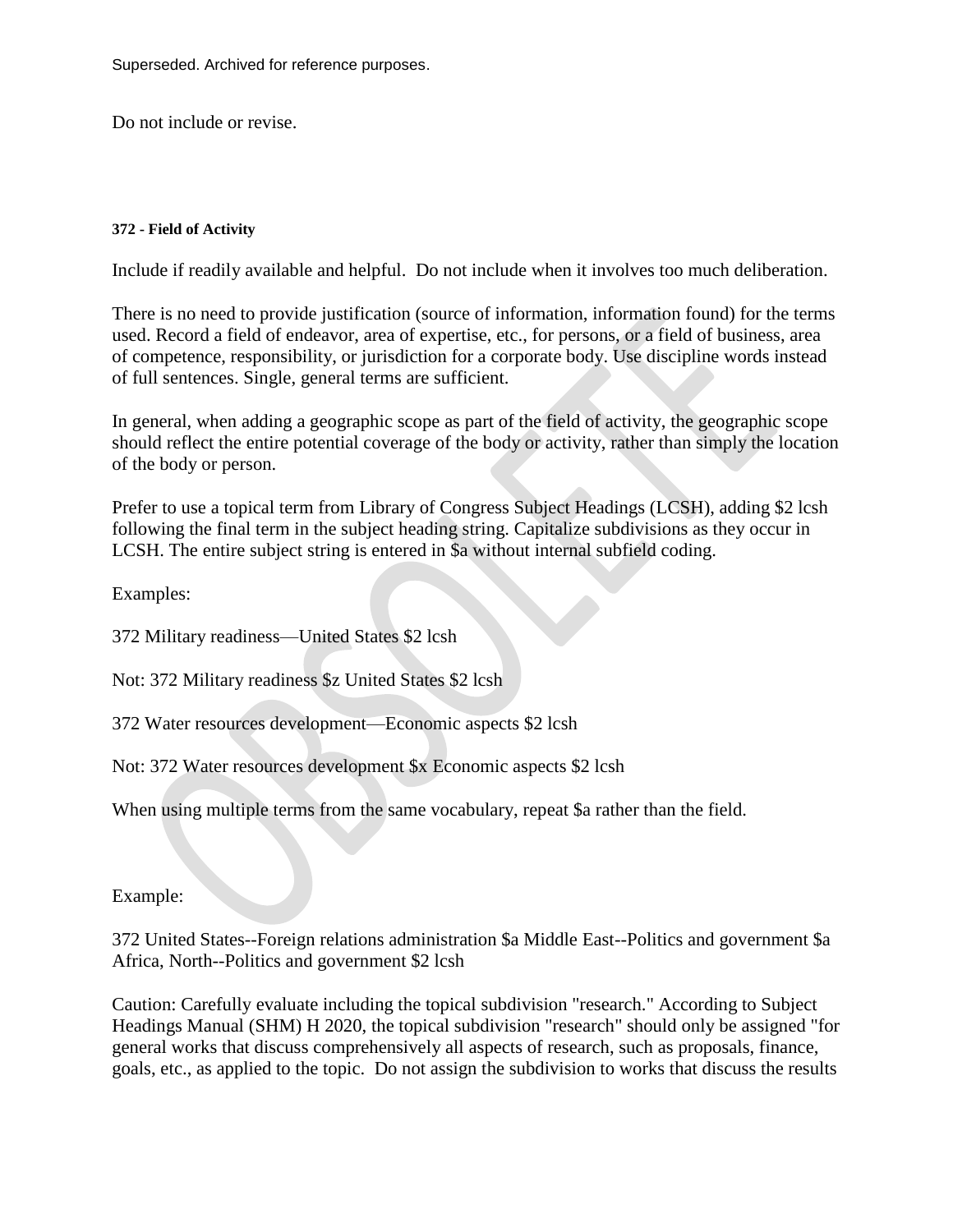of research in a particular field." When in doubt, do not include "—Research" in the field of activity for a corporate body or person who performs research.

# **373 - Associated Group**

 $a =$  Affiliation for a person, Associated institution for a corporate body

Use the 510 field for related bodies that can be described using one of the relationship designators found in RDA Appendixes K.2.3 or K.4.3.

Record the preferred name for the group (i.e., body), per RDA 11.2.2. Use the form of the name in the LC/NACO Authority File, if found there, and cite "naf" as the source in subfield \$2. The entire name is entered in \$a without internal subfield coding (such as \$b).

Examples:

373 United States. National Archives and Records Administration \$2 naf

Not: 373 United States. \$b National Archives and Records Administration \$2 naf

373 Peace Corps (U.S.) \$2 naf \$s 1983 \$t 1985

## **377 - Associated Language**

Include whenever possible. In most cases for government publications, the language will be English.

Example:

377 eng

## **4XX - See From Tracing**

When reevaluating and recoding an AACR2 NAR to RDA requires a change in the 1XX, the AACR2 established (1XX) form must be included as a variant access point (4XX). Make a see reference for the old valid form of heading, using \$w nnea, unless the reference itself is a valid RDA variant access point, in which case use  $\mathcal{F}$  w nne. In case of doubt, use  $\mathcal{F}$  w nnea. Take into account NACO normalization rules. For additional information, see the ["FAQ on creating](http://www.loc.gov/aba/pcc/naco/personnamefaq.html)  [Personal Name Authority Records \(NARs\) for NACO"](http://www.loc.gov/aba/pcc/naco/personnamefaq.html) on the PCC NACO Web site for the FAQ